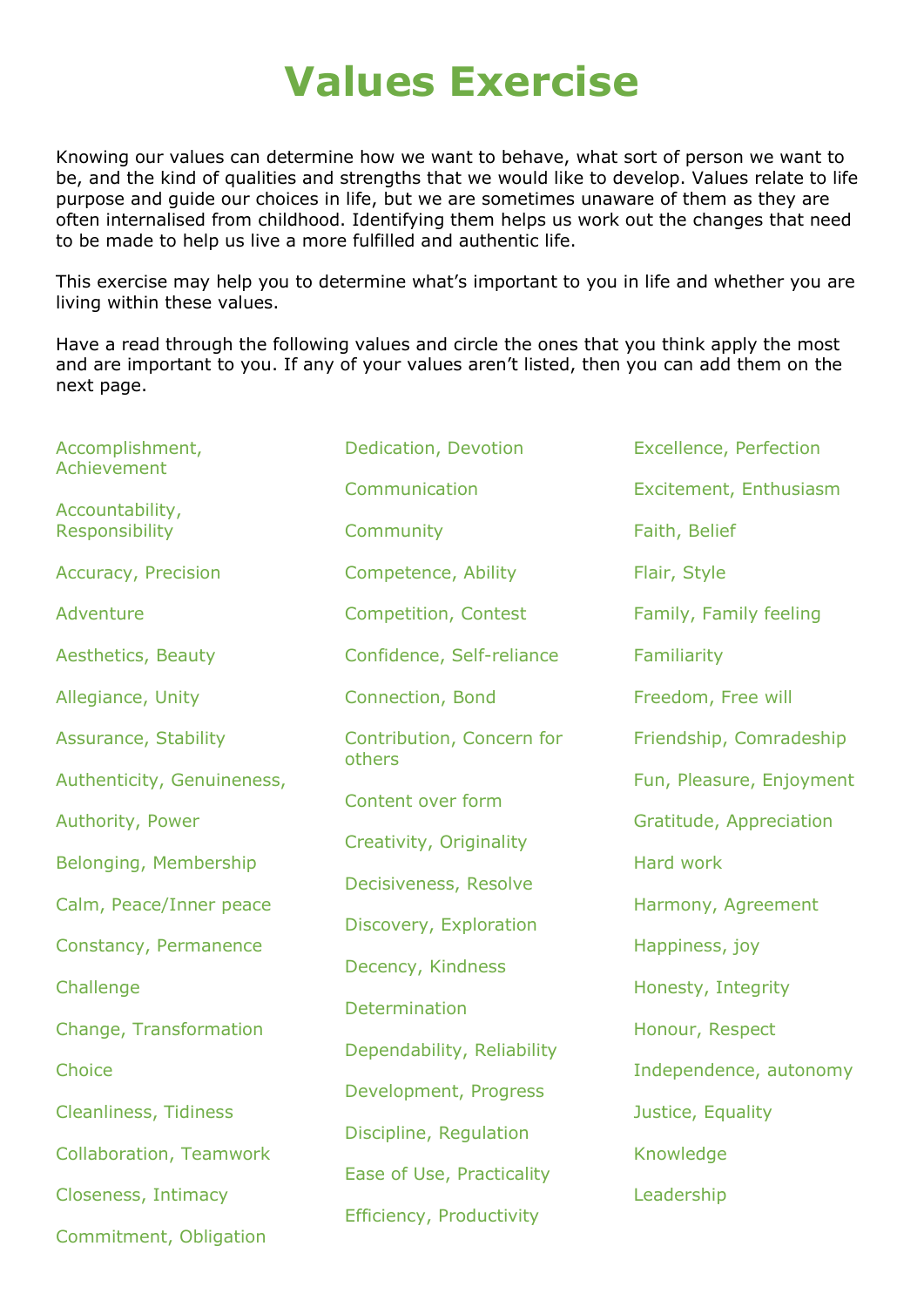| Lifestyle, Standard of<br>living         | Perseverance, Insistence  | Speed, Pace                           |
|------------------------------------------|---------------------------|---------------------------------------|
|                                          | Punctuality, Timekeeping  | Status, Rank                          |
| Love                                     | Quality of work           | Strength, Potency                     |
| Loyalty, Fidelity                        | <b>Resourcefulness</b>    | Systemisation,                        |
| Money, Wealth                            | Respect for others        | Standardisation                       |
| Novelty, Freshness                       | Responsiveness, Providing | Tolerance,<br><b>Broadmindedness</b>  |
| Openness, Candidness                     | service                   |                                       |
| Order, Structure                         | <b>Results-oriented</b>   | <b>Tradition, Custom</b>              |
| Patience, Endurance                      | Romance                   | Truth, Reality                        |
| Patriotism, Nationalism                  | Safety, Security          | Uniqueness,<br><b>Distinctiveness</b> |
| Peace, Non-violence                      | Satisfaction, Contentment | Variety, Diversity                    |
| Personal growth, Personal<br>development | Sensitivity, Awareness    | Warmth, Affection                     |
| Preservation, Conservation               | Sympathy, Compassion      | Wisdom, Perception                    |
|                                          | <b>Solving Problems</b>   | Winning, Triumphant                   |
| Privacy                                  |                           |                                       |
|                                          |                           |                                       |

………………………………………………………………………………………………………………………………………………………… …………………………………………………………………………………………………………………………………………………………

Now select the 10 most important values to you - number 1 being the value that you feel most strongly about. You may find that you have different sets of values for different parts of your life, such as work, home, relationships, friendships etc. If so, you may wish to make smaller lists (of 5 for example) of the top values in your chosen life areas.

| 2  |  |
|----|--|
| 3  |  |
| 4  |  |
| 5  |  |
| 6  |  |
| 7  |  |
| 8  |  |
| 9  |  |
| 10 |  |